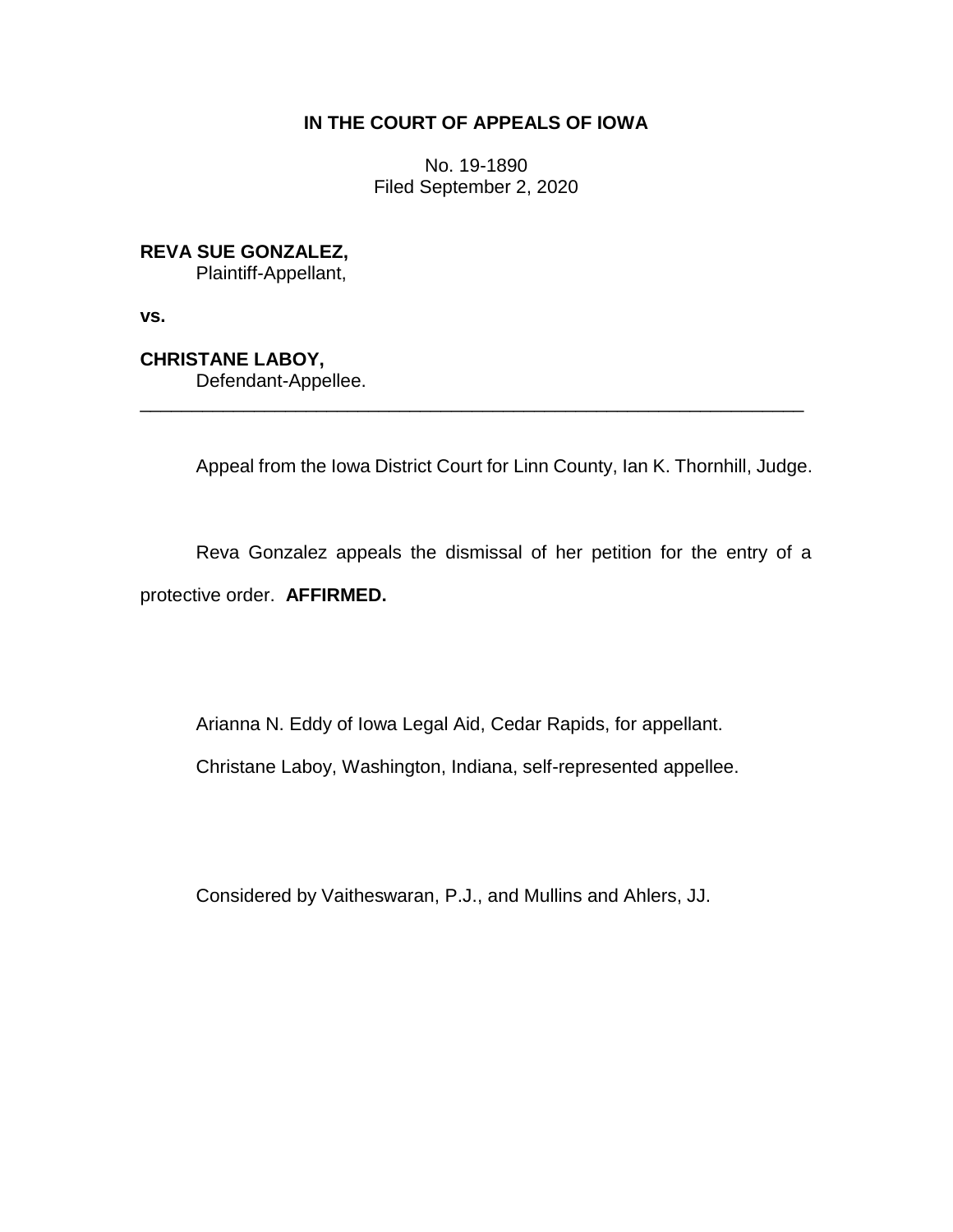## **MULLINS, Judge.**

 $\overline{a}$ 

The following evidence was presented at a hearing on a petition for a protective order under Iowa Code chapter 236 (2019). Reva Gonzalez and Christane Laboy share a child, born in April 2019. At the time, they resided together in Indiana. Gonzalez testified Laboy began physically abusing her and using drugs shortly after the child's birth and, on September 25, Laboy started hitting her when she refused him money. During the alleged altercation, Gonzalez called her aunt, who "heard everything." The aunt testified she "was on video chat" with Gonzalez during the altercation, and she observed that Gonzalez "was pushed up in the bathroom and her face hit the door knob to the bathroom." The aunt claimed Gonzalez exhibited injuries, and "[t]here was pictures documented."<sup>1</sup> Gonzalez called law enforcement but, according to her, Laboy "twisted it" and told the police Gonzalez assaulted him. The police directed Gonzalez to leave the home. Gonzalez testified her aunt picked her up. The aunt testified Gonzalez was taken to the hospital by ambulance. Gonzalez moved to Iowa the next day. In his testimony, Laboy denied the allegations.

On September 30, Gonzalez filed her petition for relief from domestic abuse against Laboy. A temporary protective order was entered the same day. The matter proceeded to hearing on October 14. The same day, the court entered an order cancelling the temporary protective order and dismissing Gonzalez's petition for a permanent protective order. The court concluded Gonzalez "failed to meet

 $1$  No photographs of the alleged injuries were presented as evidence at the ensuing hearing on the petition.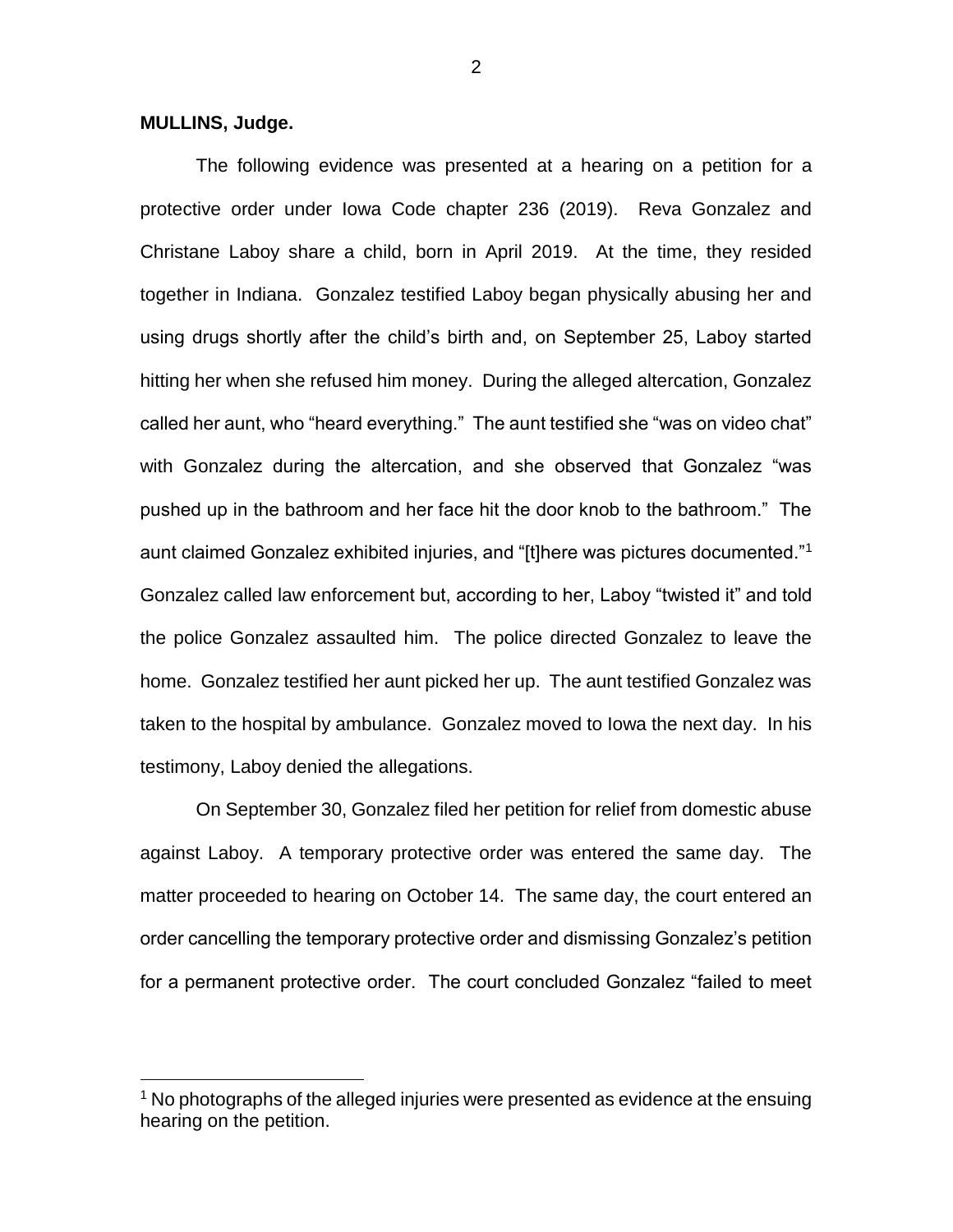her burden to prove immediate risk of physical harm because [Laboy] resides in another state and not in Iowa."

Gonzalez appeals. She raises several arguments, which generally boil down to a claim the court erred in concluding she failed to meet the appropriate evidentiary burden for entry of a protective order.

"District courts hear civil domestic abuse cases in equity, and we review them de novo." *Petition of Chapman*, 890 N.W.2d 853, 856 (Iowa 2017), as amended (May 8, 2017); *accord Wilker v. Wilker*, 630 N.W.2d 590, 594 (Iowa 2001). Under this review, "we are not bound by the trial court's conclusions of law or findings of fact, although we do give weight to factual findings, particularly when they involve the credibility of witnesses." *Chapman*, 890 N.W.2d at 856 (quoting *In re Estate of Warrington*, 686 N.W.2d 198, 202 (Iowa 2004)); *accord* Iowa R. App. P. 6.904(3)(g). Our duty when reviewing a matter de novo is to "examine the entire record and adjudicate rights anew on the issues properly presented." *Alcor Life Extention Found. v. Richardson*, 785 N.W.2d 717, 722 (Iowa Ct. App. 2010).

We agree with Gonzalez that the court incorrectly required her to prove a current immediate risk of physical harm and the sole fact that Laboy lived in a different state was an insufficient basis to deny the petition. We turn to the overarching issue of whether Gonzalez met her burden under the correct legal framework.

To obtain a protective order under Iowa Code chapter 236, a plaintiff is only required to prove by a preponderance of the evidence that the defendant committed an act of domestic abuse. Iowa Code § 236.4(1); *Fishel v. Redenbaugh*, 939 N.W.2d 660, 662 (Iowa Ct. App. 2019). "A preponderance of